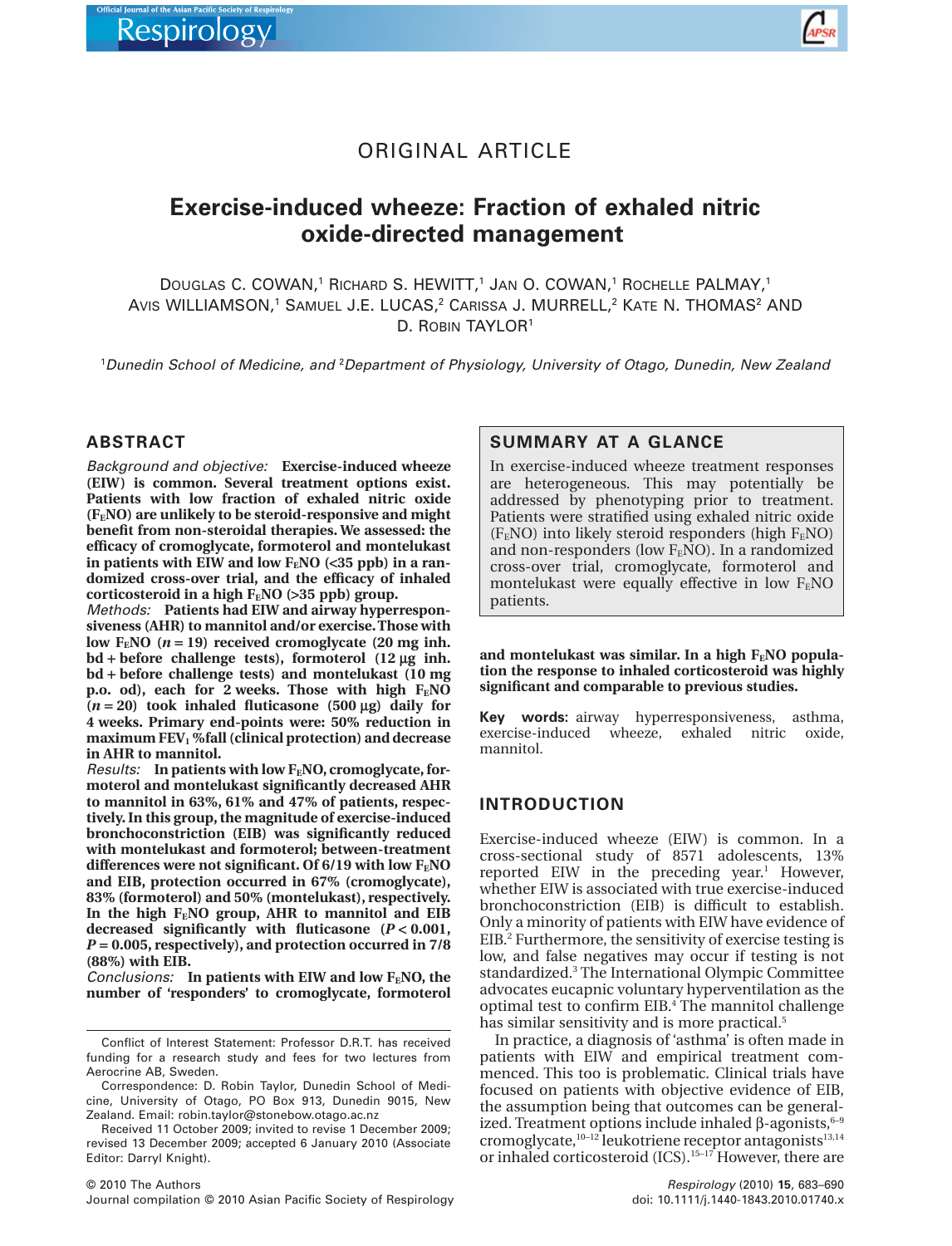no guidelines as to which treatment to choose. The use of  $\beta$ -agonists is overshadowed by issues of tolerance with reduced duration of effect over time, $18,19$  as well as safety when given as monotherapy.<sup>20</sup> Although the severity of EIB is reduced with ICS treatment, $15,21,22$ the response is variable where the studied population is heterogeneous. In one study using budesonide, the prevalence of EIB was reduced by only a third and severity by only a half.<sup>23</sup>

Against this background, an approach based on pretreatment phenotype determination might provide benefits for patients with EIW. We sought to rationalize our management of EIW using exhaled nitric oxide as a phenotype biomarker. Increased fraction of exhaled nitric oxide  $(F_FNO)$  is a surrogate marker for eosinophilic airway inflammation.<sup>24</sup> Sputum eosinophilia correlates with EIB severity<sup>25,26</sup> and patients with eosinophilia show greater reduction in EIB with ICS than non-eosinophilic patients.<sup>26</sup> In addition,  $F<sub>E</sub>NO$  correlates with the degree of EIB in asthmatics.<sup>27</sup> In one study, low  $F<sub>E</sub>NO$  levels excluded EIB in patients with exercise-related symptoms.<sup>2</sup> Finally,  $F<sub>E</sub>NO$  is a predictor of steroid response in steroid-naïve patients with non-specific respiratory symptoms,<sup>28</sup> indicating that patients with EIW and high F<sub>E</sub>NO may benefit from ICS treatment. Conversely, patients with low  $F<sub>E</sub>NO$  are less likely to have sputum eosinophilia or respond well to ICS treatment. The negative predictive values for low  $F<sub>E</sub>NO$ levels are high.28 Non-steroidal treatments may be an appropriate alternative in this subgroup.

Our aim was to assess the effectiveness of phenotype-stratified treatment for EIW. Patients with airway hyperresponsiveness (AHR) and low  $F<sub>E</sub>NO$ 

underwent a blinded, randomized, cross-over trial of cromoglycate, formoterol and montelukast. Patients with AHR and high  $F<sub>E</sub>NO$  were allocated to receive treatment with ICS.

## **METHODS**

### **Patients**

Patients aged 10–70 years were enrolled from among primary care referrals to either the pulmonary function laboratory or chest clinic for investigation of exercise-related cough, wheeze or dyspnoea as their predominant symptom. Exclusion criteria included cardiac disease, abnormal ECG,  $FEV_1 < 60\%$  predicted, severe hypertension  $(>200/100 \text{ mm Hg})$ , and  $>10$ pack year smoking history or smoking within the preceding 3 months.

## **Study design**

Patients were stratified by  $F_FNO$  level; those with low  $F<sub>E</sub>NO$  (<35 ppb) underwent the randomized trial of non-steroidal treatments, while those with high  $F<sub>E</sub>NO$  $(\geq 35$  ppb) were received treatment with ICS (see Fig. 1). The cut-point of 35 ppb was 2 SD above the mean  $F<sub>E</sub>NO$  in a healthy population.<sup>29</sup>

### **Phase 1**

Patients gave written informed consent. Demographic data were obtained and a clinical examination



**Figure 1** Consort diagram outlining the selection and treatment allocation of patients. ACQ, asthma control questionnaire;  $F<sub>E</sub>NO$ , fraction of exhaled nitric oxide.

*Respirology* (2010) **15**, 683–690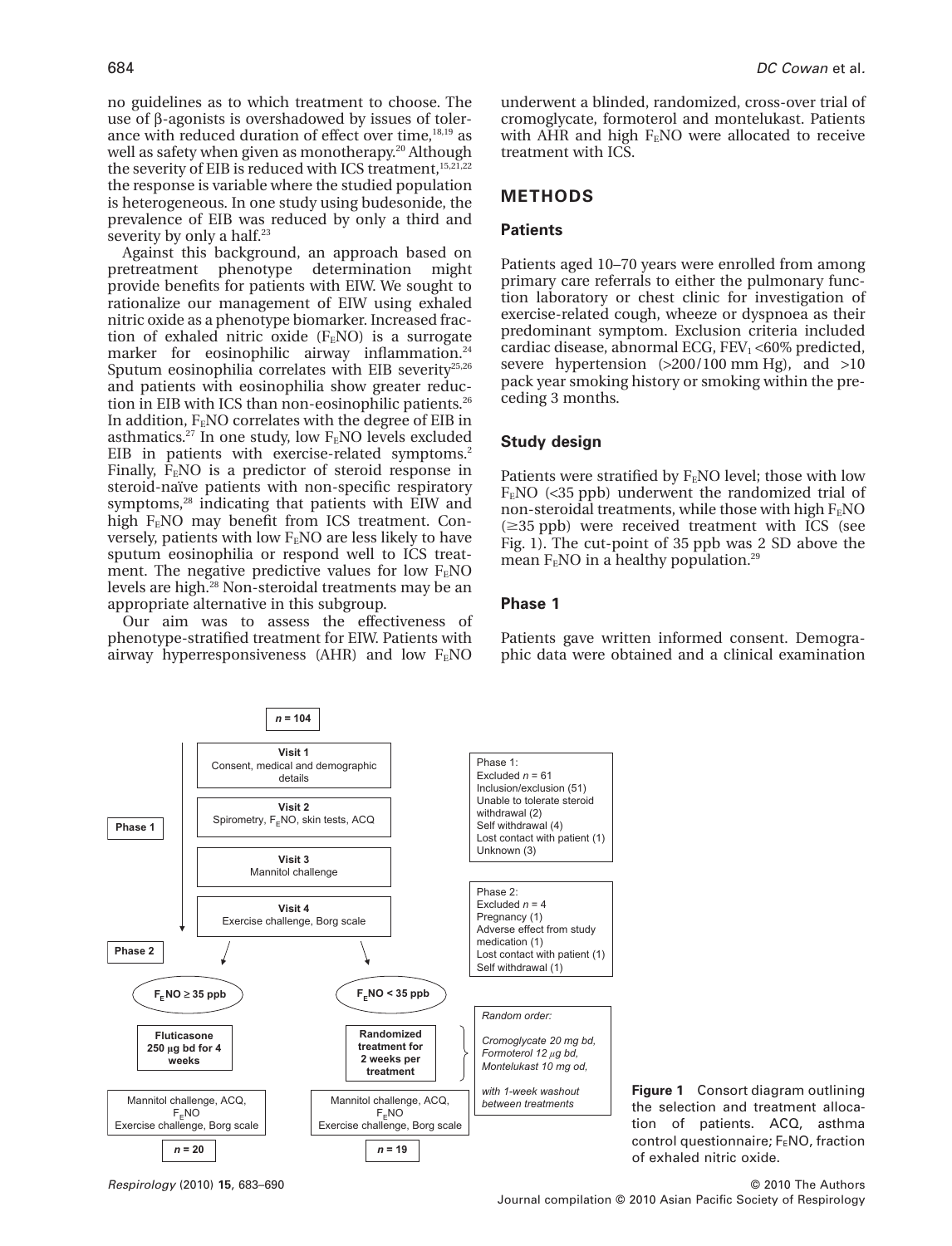

**Figure 2** Scheme for treatment of patients with low fraction of exhaled nitric oxide (<35 ppb). Each treatment was given for 2 weeks with a 1-week washout separating each treatment.

and ECG performed. Patients taking ICS stopped treatment for 1 month. Short-/long-acting  $\beta$ -agonists were withheld for 12/72 h before testing.  $F<sub>E</sub>NO$  measurements and spirometry were carried out in accordance with European Respiratory Society/ American Thoracic Society guidelines.<sup>30,51</sup> Patients completed the Asthma Control Questionnaire (ACQ6).32 Mannitol and exercise challenges were undertaken on separate days.

Progression to phase 2 depended on demonstration of a provocative dose of mannitol causing a 15% fall in  $FEV<sub>1</sub>$  of less than 635 mg (PD<sub>15</sub> < 635 mg mannitol)<sup>33</sup> and/or a maximum percentage fall in postexercise  $FEV_1$  of 10% or more from baseline  $(FEV_1)$ %fall<sub>max</sub>  $\geq 10\%$ ).<sup>33</sup>

## **Phase 2: trial of non-steroidal treatments (low fraction of exhaled nitric oxide group)**

A randomized, placebo-blinded, cross-over trial of inhaled sodium cromoglycate, 5 mg, 4 puffs bd (Vicrom, Aventis Pharma, Auckland, New Zealand), inhaled formoterol, 12 µg, 1 puff bd (Foradil, Novartis, Auckland, New Zealand) and oral montelukast, 10 mg mane (Singulair, Merck Sharpe Dohme, Auckland, New Zealand) was conducted. Patients received a pack containing a masked inhaler and tablets (see Fig. 2). Each treatment period was for 2 weeks, separated by a 1-week washout. Patients were instructed to take one tablet daily and use the study inhaler morning and evening, 15 min before exercise, and to relieve exercise-related symptoms. Ipratropium bromide (Atrovent, Boehringer, Ingelheim, Germany) was provided as a 'reliever' during washout periods.  $ACQ6$ ,  $F<sub>E</sub>NO$ , mannitol challenge, and exercise challenge and Borg scale, were repeated on consecutive days at the end of each treatment. Patients also used their study inhaler 15 min prior to mannitol and exercise challenges.

## **Phase 2: trial of steroid (high fraction of exhaled nitric oxide group)**

Patients received inhaled fluticasone (Flixotide metered dose inhaler, GlaxoSmithKline, Greenford, UK), 250 µg bd for 1 month. All study procedures were conducted before and after treatment as for the low  $F<sub>E</sub>NO$  group.

#### **Study procedures**

The mannitol challenge was performed using a standardized method.34 The exercise challenge was performed in accordance with American Thoracic Society guidelines.<sup>35</sup> Baseline spirometry was performed prior to an 8-min exercise protocol on a braked cycle ergometer (Excalibur Sport, Lode BV, Groningen, the Netherlands) while breathing dry air. On completion of exercise, dyspnoea was quantified using the Borg scale.<sup>36</sup> Post-exercise  $FEV<sub>1</sub>$  was measured at 1, 3, 5, 10, 15 and 20 min. The maximum percentage fall in post-exercise  $FEV<sub>1</sub>$  compared with baseline was calculated, and EIB was defined as a fall of  $\geq 10\%$ <sup>33</sup>

### **Statistical analysis**

Low and high  $F<sub>E</sub>NO$  groups were compared using unpaired *t*-tests, Mann–Whitney *U*-tests and chisquare tests.  $PD_{15}$  mannitol and  $F_ENO$  were logarithmically transformed and results expressed as geometric mean (95% CI). Patients were categorized as responders or non-responders using the following  $cut\text{-}points: \geq 50\%$  reduction in maximum fall in FEV<sub>1</sub> with exercise; $37 \geq 1$  point reduction in Borg score; $36$  $\geq$ 0.5 point decrease in ACQ6<sup>38</sup> and  $\geq$ 1 doubling dose increase in PD<sub>15</sub> mannitol.<sup>39</sup> Paired *t*-tests were used to compare results after each treatment with baseline. Mixed-model analysis was used to compare treatments. The proportions of responders were compared using logistic regression and generalized linear mixed models. For patients with demonstrated EIB, 'complete protection' was defined as a fall in  $FEV<sub>1</sub>$  with exercise of less than 10% on treatment.<sup>40</sup>

Ethical approval was obtained from the Lower South Regional Ethics Committee (LRS/05/10/037). This study is registered with the Australian New Zealand Clinical Trials Registry (ACTRN12605000397617).

# **RESULTS**

A total of 104 patients were screened; 39 demonstrated AHR to mannitol and/or exercise and completed phase 2 (low  $F_{E}NO$  group,  $n = 19$ ; high  $F_{E}NO$ group:  $n = 20$ ) (Fig. 1). At baseline, low and high  $F<sub>E</sub>NO$ groups had similar demographic characteristics, lung function and AHR (Table 1). AHR to mannitol and exercise was seen in 36 (92%) and 14 (36%) patients, respectively.

# **Response to cromoglycate, formoterol and montelukast (low fraction of exhaled nitric oxide group)—**Tables 2 and 3

Compared with baseline, each treatment was associated with significant decrease in AHR to mannitol  $(P<0.05)$ . The magnitude of change was not significantly different between treatments  $(P = 0.43)$ . When categorized as a 'responder' based on one doubling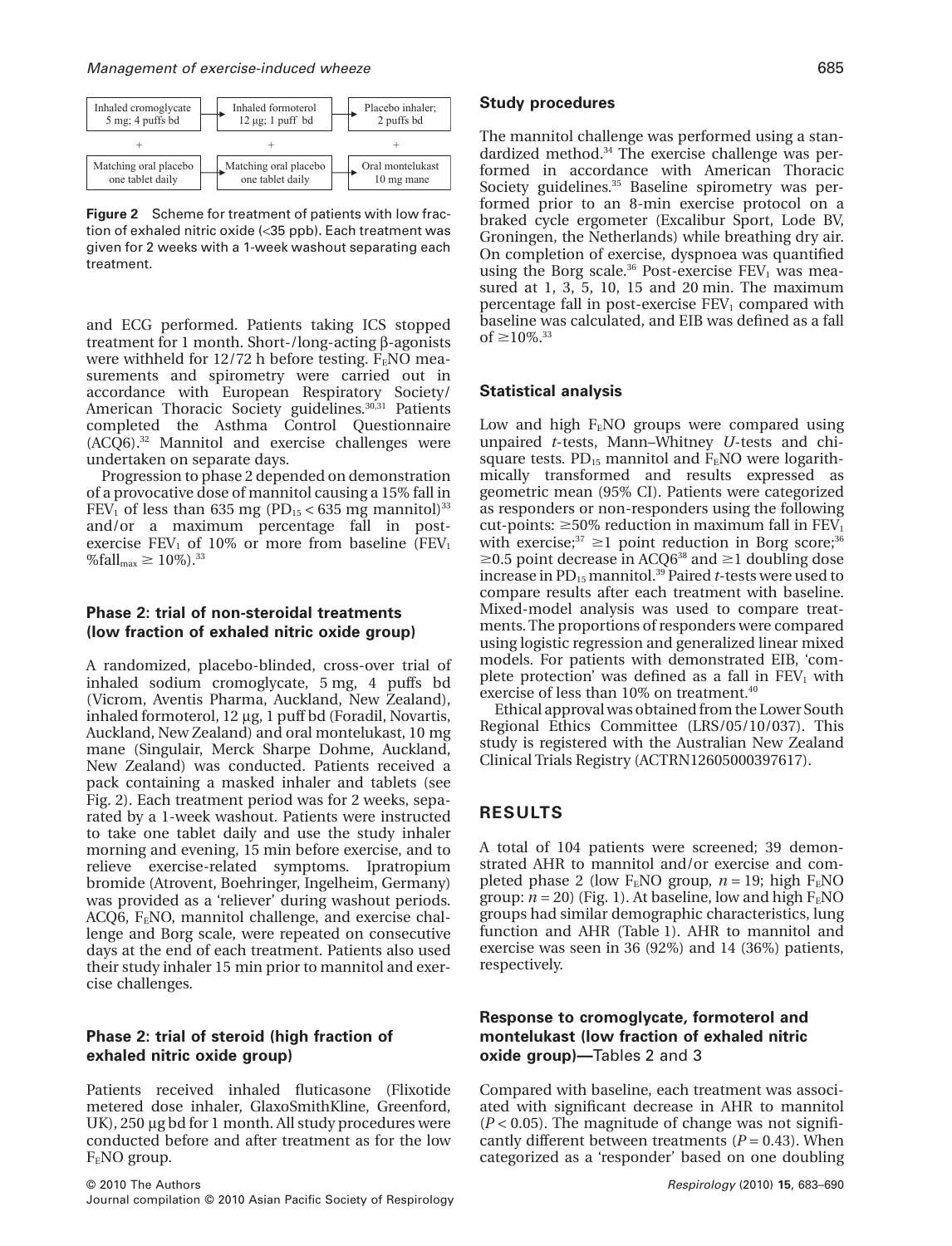|                                                                         |                | Low $F_FNO$ ( <i>n</i> = 19)<br>Geometric mean: | High $F_FNO$ ( $n = 20$ )<br>Geometric mean: |       |
|-------------------------------------------------------------------------|----------------|-------------------------------------------------|----------------------------------------------|-------|
|                                                                         |                | 17.8 ppb (95%)                                  | 66.0 ppb (95%)                               |       |
|                                                                         | All $(n = 39)$ | $Cl: 14.5 - 21.9$                               | CI: 54.9-79.3)                               | P     |
| Male <sup>†</sup>                                                       | 11 (28%)       | 4(21%)                                          | 7(35%)                                       | 0.333 |
| Age (years)                                                             | 26(11)         | 28 (10)                                         | 25(11)                                       | 0.413 |
| $Ex\text{-smokes}^{\dagger}$                                            | 7(18%)         | 5(26%)                                          | $2(10\%)$                                    | 0.184 |
| BMI ( $kg/m2$ )                                                         | 25(5)          | 26(7)                                           | 24(3)                                        | 0.272 |
| Atopic <sup>†</sup>                                                     | 29 (74%)       | 13 (68%)                                        | 16 (80%)                                     | 0.408 |
| Taking regular ICS at baseline <sup>t</sup>                             | 10(26%)        | 6(32%)                                          | 4(20%)                                       | 0.408 |
| ACQ                                                                     | 1.3(0.9)       | 1.5(0.9)                                        | 1.0(0.8)                                     | 0.068 |
| $FEV1$ (L)                                                              | 3.45(0.93)     | 3.20(0.85)                                      | 3.69(0.96)                                   | 0.103 |
| $FEV1$ (% predicted)                                                    | 99 (16)        | 95 (16)                                         | 103 (16)                                     | 0.144 |
| FEV <sub>1</sub> /FVC                                                   | 79 (9)         | 78 (9)                                          | 79 (9)                                       | 0.895 |
| $FEV1$ % change post-bronchodilator                                     | 8(9)           | 8(10)                                           | 7(9)                                         | 0.778 |
| $PD_{15}$ mannitol (mg) <sup><math>\dagger</math></sup>                 | 131 (91-188)   | 119 (64-222)                                    | 143 (95-215)                                 | 0.625 |
| PD <sub>15</sub> mannitol (mg) <635 mg <sup>+</sup>                     | 36 (92%)       | 16 (84%)                                        | 20 (100%)                                    | 0.064 |
| Exercise $FEV_1$ %fall <sub>max</sub> <sup>§</sup>                      | $7(1-11)$      | $8(4-10)$                                       | $5(0-13)$                                    | 0.879 |
| Exercise FEV <sub>1</sub> %fall <sub>max</sub> $\geq 10\%$ <sup>†</sup> | 14 (36%)       | 6(32%)                                          | $8(40\%)$                                    | 0.584 |
| Area under $FEV_1$ curve (% change time)                                | 55.9 (144.6)   | 38.6 (143.9)                                    | 72.3 (147.0)                                 | 0.474 |
| Borg                                                                    | 4(2)           | 4(2)                                            | 4(2)                                         | 0.544 |

## **Table 1** Comparison of high and low F<sub>E</sub>NO groups at baseline

Comparison of high and low FENO groups at baseline using unpaired *t*-tests unless otherwise stated with results expressed as mean (SD).

† Groups compared using chi-square tests and results expressed as *n* (%).

‡ Analysed after logarithmic transformation and expressed as geometric mean (95% CI).

§ Analysed using Mann–Whitney *U*-test and presented as median (IQR).

ACQ, asthma control questionnaire; F<sub>E</sub>NO, fraction of exhaled nitric oxide; ICS, inhaled corticosteroid; IQR, interquartile range.

dose shift in  $PD_{15}$  mannitol, there were no significant differences between treatments (Table 3).

Compared with baseline, the %fall in  $FEV<sub>1</sub>$  with exercise was reduced with formoterol and montelukast but not with cromoglycate. However, there was a significant reduction in area under the  $FEV<sub>1</sub>$ curve with cromoglycate but not with formoterol or montelukast (Table 2). Overall, these changes were not significantly different between treatments, nor were there significant differences in the proportion of responders based on  $FEV<sub>1</sub>$  response to exercise (Table 3). Symptoms (ACQ6) decreased significantly with formoterol but not with cromoglycate or montelukast.

## **Response to inhaled corticosteroid in high fraction of exhaled nitric oxide group—**Tables 4 and 5

With fluticasone, there was a significant reduction in AHR to mannitol, with a one doubling dose shift in 15/20 (75%) of patients. The mean fall in  $FEV<sub>1</sub>$  with exercise was significantly reduced whether defined by  $FEV<sub>1</sub> %fall<sub>max</sub> or area under the FEV<sub>1</sub> curve. In the eight$ patients with objectively defined EIB, 7/8 (88%) had a 50% or more reduction in  $FEV_1$ %fall<sub>max</sub> and 5/8 (63%) had complete protection. Approximately half demonstrated clinically significant improvements in symptoms (ACQ6 and Borg).

# **DISCUSSION**

In this study we undertook a phenotype-stratified approach to the management of EIW based on exhaled nitric oxide measurements before treatment allocation. Thereafter, we performed a comparative, randomized, cross-over trial of three non-steroidal treatments in patients with low  $F<sub>E</sub>NO$  in whom ICS treatment was less likely to be effective. Overall, in this subgroup, there were no consistent betweentreatment differences; the improvements with cromoglycate, formoterol and montelukast were similar. While there are a number of therapeutic options available for EIW, there are few comparative studies. Moreover, such studies focus on patients with EIB rather than  $EIW^{41-43}$  In one study, the protective effect of montelukast was superior to salmeterol.<sup>41</sup> In a small cross-over study, single doses of salmeterol, montelukast and zafirlukast provided similar degrees of protection.42 In a parallel-group placebocontrolled study, budesonide plus montelukast or montelukast alone were more effective than budesonide plus formoterol or budesonide alone, although all combinations had beneficial effects.<sup>43</sup> The inconsistent benefits for one treatment compared with another in these studies may be because 'all comers' were included, with an uneven distribution of patients with treatment-responsive airway inflammation. Stratifying by phenotype might have improved the outcomes.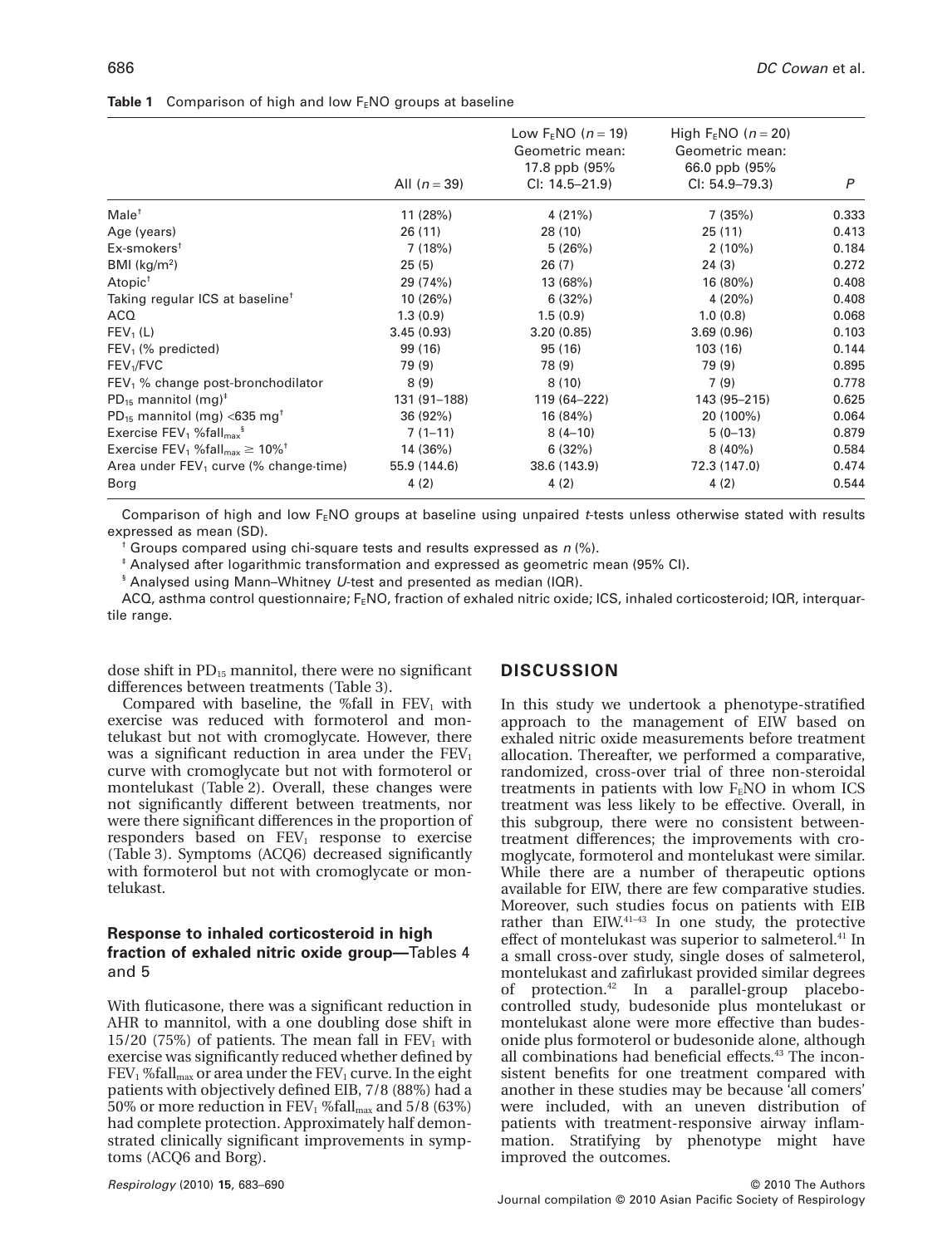| Table 2 The effects of cromoglycate, formoterol and montelukast, each given for 2 weeks, on symptoms (ACQ and Borg), airway hyperresponsiveness (to exercise and<br>mannitol) and airway inflammation (F <sub>E</sub> NO) in patients with low F <sub>E</sub> NO                                                                                                                                                                                                                                                                                                                                                                                                                                                                                                                                                                                                                                                                                                                                                      |              |                     |                                                                   |             |                               |       |                                |       |                                    |
|-----------------------------------------------------------------------------------------------------------------------------------------------------------------------------------------------------------------------------------------------------------------------------------------------------------------------------------------------------------------------------------------------------------------------------------------------------------------------------------------------------------------------------------------------------------------------------------------------------------------------------------------------------------------------------------------------------------------------------------------------------------------------------------------------------------------------------------------------------------------------------------------------------------------------------------------------------------------------------------------------------------------------|--------------|---------------------|-------------------------------------------------------------------|-------------|-------------------------------|-------|--------------------------------|-------|------------------------------------|
|                                                                                                                                                                                                                                                                                                                                                                                                                                                                                                                                                                                                                                                                                                                                                                                                                                                                                                                                                                                                                       |              | Baseline            | Cromoglycate                                                      | Ъ           | Formoterol                    | σ     | Montelukast                    | σ     | P (comparison<br>of $Rx^{\dagger}$ |
| <b>ACQ</b>                                                                                                                                                                                                                                                                                                                                                                                                                                                                                                                                                                                                                                                                                                                                                                                                                                                                                                                                                                                                            |              | 1.5(0.9)            | 1.5(0.9)                                                          | 0.914       | 1.1(0.7)                      | 0.030 | 1.3(0.9)                       | 0.071 | 0.422                              |
| Borg                                                                                                                                                                                                                                                                                                                                                                                                                                                                                                                                                                                                                                                                                                                                                                                                                                                                                                                                                                                                                  |              | 4(2)                | 4(2)                                                              | 0.413       | 4(2)                          | 0.462 | $\frac{1}{3}$ (1)              | 0.083 | 0.785                              |
| Exercise FEV <sub>1</sub> %fall <sub>max</sub> <sup>#</sup>                                                                                                                                                                                                                                                                                                                                                                                                                                                                                                                                                                                                                                                                                                                                                                                                                                                                                                                                                           |              | $8(4-10)$           | $4(0-8)$                                                          | 0.089       | $2(-1)$ to 5)                 | 0.001 | $4(-2$ to 7)                   | 0.036 | 0.543                              |
| Exercise FEV <sub>1</sub> %fall <sub>max</sub> in those with $\geq$ 10% fall pre-Rx ( $n = 6$ ) <sup>#</sup>                                                                                                                                                                                                                                                                                                                                                                                                                                                                                                                                                                                                                                                                                                                                                                                                                                                                                                          |              | $12(10-13)$         | $5(2-13)$                                                         | 0.116       | $4(2-6)$                      | 0.028 | $7(4-10)$                      | 0.028 | 0.801                              |
| Area under FEV <sub>1</sub> curve (% change-time)                                                                                                                                                                                                                                                                                                                                                                                                                                                                                                                                                                                                                                                                                                                                                                                                                                                                                                                                                                     |              | 38.6 (143.9)        | $-14.0(78.2)$                                                     | 0.021       | $-18.3(98.2)$                 | 0.064 | $-9.0(100.3)$                  | 0.276 | 0.651                              |
| Area under FEV <sub>1</sub> curve (% change-time) in those with<br>$\geq$ 10% fall pre-Rx ( $n = 6$ )                                                                                                                                                                                                                                                                                                                                                                                                                                                                                                                                                                                                                                                                                                                                                                                                                                                                                                                 |              | 137.9 (169.8)       | 17.0 (67.0)                                                       | 0.155       | 9.8(71.1)                     | 0.176 | 7.8(46.7)                      | 0.155 | 0.975                              |
| PD <sub>15</sub> mannitol (mg) <sup>\$</sup>                                                                                                                                                                                                                                                                                                                                                                                                                                                                                                                                                                                                                                                                                                                                                                                                                                                                                                                                                                          |              | 119 (64–222)        | 397 (239-660)                                                     | 0.001       | 438 (245-781)                 | 0.002 | 216 (135-347)                  | 0.022 | 0.432                              |
| F <sub>E</sub> NO (ppb) <sup>§</sup>                                                                                                                                                                                                                                                                                                                                                                                                                                                                                                                                                                                                                                                                                                                                                                                                                                                                                                                                                                                  |              | $17.8(14.5 - 21.9)$ | $18.0(14.2 - 22.8)$                                               | 0.907       | $23.9(17.5 - 32.8)$           | 0.082 | $18.5(14.8-23.0)$              | 0.629 | 0.714                              |
| Results at baseline and after cromoglycate, formoterol and montelukast, each for 2 weeks in patients with low F <sub>E</sub> NO at baseline (n = 19). Paired t-tests were used for<br>* P-values given for comparison of cromoglycate, formoterol and montelukast using mixed-model analysis and baseline values as covariates. P-values for compari-<br>A comparison of the proportion of 'responders' in the low F <sub>E</sub> NO group for cromoglycate, formoterol and montelukast, each given for 2 weeks, using each of<br><sup>5</sup> Analysed after logarithmic transformation and results expressed as geometric mean (Cl)<br>* Analysed using Wilcoxon signed rank test and results expressed as median (IQR)<br>analysis unless otherwise stated and results presented as mean (SD).<br>sons of each treatment with baseline and significant results in bold<br>the predefined criteria for clinically significant response<br>ACQ, asthma control questionnaire; F <sub>E</sub> NO, fraction<br>Table 3 |              |                     | of exhaled nitric oxide; IQR, interquartile range; Rx, treatment. |             |                               |       |                                |       |                                    |
|                                                                                                                                                                                                                                                                                                                                                                                                                                                                                                                                                                                                                                                                                                                                                                                                                                                                                                                                                                                                                       |              |                     |                                                                   |             | Ъ                             |       | Р                              |       | Ъ                                  |
|                                                                                                                                                                                                                                                                                                                                                                                                                                                                                                                                                                                                                                                                                                                                                                                                                                                                                                                                                                                                                       | Cromoglycate |                     | Formoterol                                                        | Montelukast | Cromoglycate<br>vs formoterol |       | vs montelukast<br>Cromoglycate |       | vs montelukast<br>Formoterol       |
| ACQ reduction $\geq 0.5$                                                                                                                                                                                                                                                                                                                                                                                                                                                                                                                                                                                                                                                                                                                                                                                                                                                                                                                                                                                              | 4/19(21%)    |                     | 8/19 (42%)                                                        | 9/19(47%)   | 0.134                         |       | 0.073                          |       | 0.709                              |
| Borg reduction $\geq 1$                                                                                                                                                                                                                                                                                                                                                                                                                                                                                                                                                                                                                                                                                                                                                                                                                                                                                                                                                                                               | 9/18(50%)    |                     | 11/19 (58%)                                                       | 10/19 (53%) | 0.472                         |       | 0.953                          |       | 0.503                              |
| Exercise FEV <sub>1</sub> %fall <sub>max</sub> reduction $\geq$ 50%                                                                                                                                                                                                                                                                                                                                                                                                                                                                                                                                                                                                                                                                                                                                                                                                                                                                                                                                                   | 9/18(50%)    |                     | $10/19$ (53%)                                                     | 9/19(47%)   | 0.784                         |       | 0.919                          |       | 0.703                              |
| Exercise FEV <sub>1</sub> %fall <sub>max</sub> reduction ≥50% in those                                                                                                                                                                                                                                                                                                                                                                                                                                                                                                                                                                                                                                                                                                                                                                                                                                                                                                                                                | 4/6 (67%)    |                     | 5/6 (83%)                                                         | 3/6 (50%)   | 0.447                         |       | 0.487                          |       | 0.216                              |

responders or non-responders using the following criteria: 50% reduction in maximum fall in FEV<sub>1</sub> with exercise; $^{37}$ 1 point reduction in Borg dyspnoea score;<sup>36</sup> point decrease in  $ACQ;^{38}$  and point decrease in ACQ.<sup>38</sup> and ≥1 doubling dose increase in PD<sub>15</sub> mannitol.<sup>39</sup> Analysed using logistic regression and a generalized linear mixed model. Results expressed 1 doubling dose increase in PD<sub>15</sub> mannitol.<sup>39</sup> Analysed using logistic regression and a generalized linear mixed model. Results expressed as *n* (%).

۸

ACQ, asthma control questionnaire; F<sub>E</sub>NO, fraction of exhaled nitric oxide; Rx, treatment. ACQ, asthma control questionnaire; F $_5$ NO, fraction of exhaled nitric oxide; Rx, treatment.

© 2010 The Authors

Journal compilation © 2010 Asian Pacific Society of Respirology

with ۸

10% fall pre-Rx

Exercise FEV<sub>1</sub> %fall<sub>max</sub>

PD<sub>15</sub> mannitol increase

PD<sub>15</sub> mannitol increase  $\geq$ 1 doubling dose

Exercise FEV, %fall<sub>max</sub>  $\geq$  10% to  $<$  10%

10% to 10% to 100% and 100% and 100% 4/6 (67%) 4/6 (67%) 4/6 (67%) 4/6 (67%) 4/6 (67%) 4/6 (67%) 4/6 (67%) 4/6

6/6 (100%) 11/18 (61%)

4/6 (67%)<br>12/19 (63%)

4/6 (67%)<br>9/19 (47%)

1 doubling dose 12.09 dose 12/19 (619 (619 0.125 0.127 0.125 0.125 0.125 0.130 0.130 0.130 0.125 0.125 0.130

Proportion of patients with low F<sub>E</sub>NO at baseline demonstrating a significant response to cromoglycate, formoterol and montelukast. Patients were categorized as

۸

5.<br>∩<

NA<br>0.130

NA<br>0.125

NA<br>0.992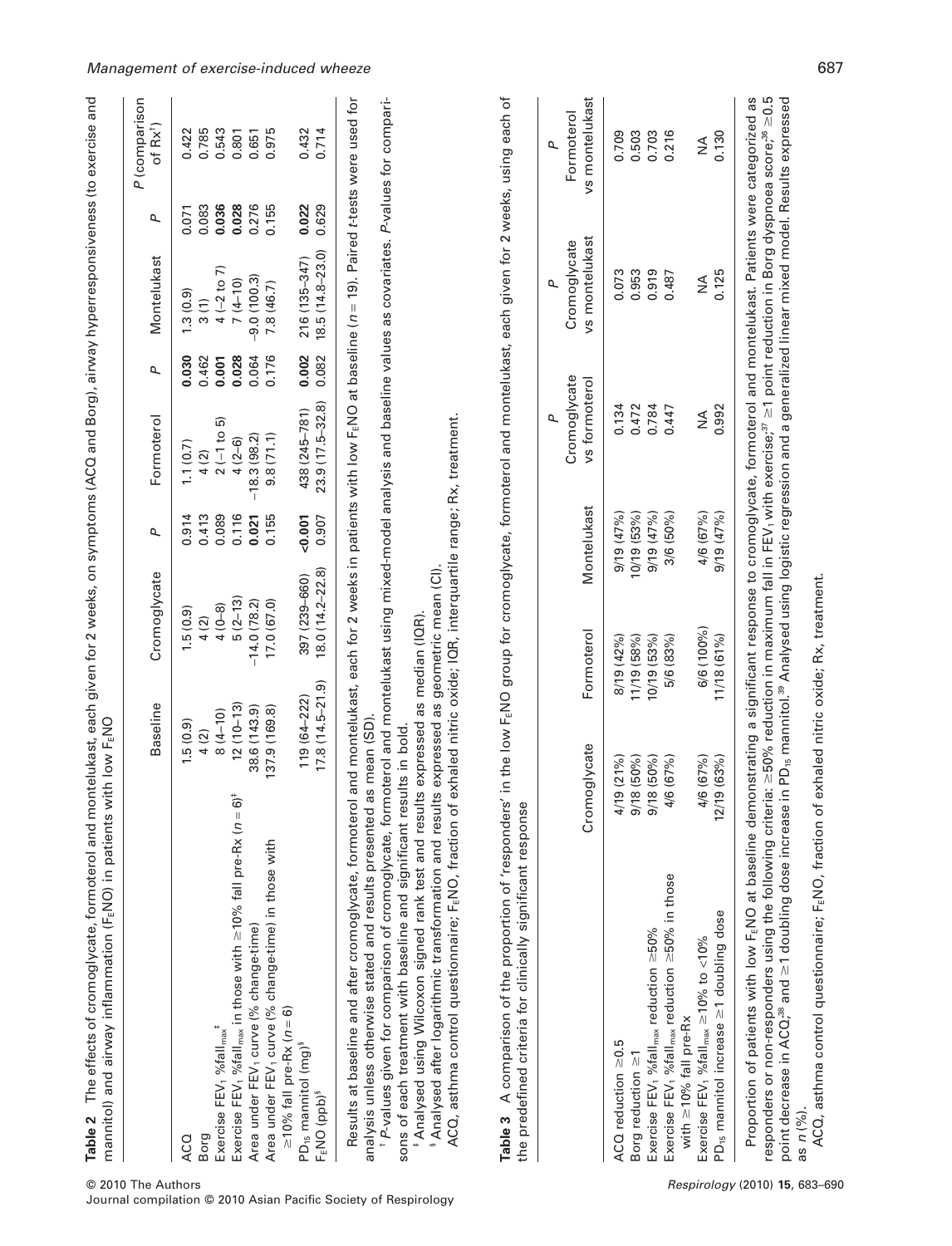| Table 4 The effects of fluticasone, given for 4 weeks, on symptoms (ACQ and Borg), airway hyperresponsiveness (to |  |  |  |
|-------------------------------------------------------------------------------------------------------------------|--|--|--|
| exercise and mannitol) and airway inflammation ( $FENO$ ), in patients with high $FENO$                           |  |  |  |

|                                                                                                           | <b>Before</b>    | After            | P       |
|-----------------------------------------------------------------------------------------------------------|------------------|------------------|---------|
| ACQ                                                                                                       | 1.0(0.8)         | 0.7(0.5)         | 0.128   |
| $PD_{15}$ mannitol (mg) <sup>†</sup>                                                                      | 143 (95-215)     | 428 (279-654)    | < 0.001 |
| Exercise $FEV_1$ %fall <sub>max</sub> <sup>‡</sup>                                                        | $5(0-13)$        | $2(-1-3)$        | 0.005   |
| Exercise FEV <sub>1</sub> % fall <sub>max</sub> in those with $\geq$ 10% fall pre-Rx (n = 8) <sup>‡</sup> | $17(12 - 24)$    | $6(2-13)$        | 0.017   |
| Area under $FEV_1$ curve (% change time)                                                                  | 72.3 (147.0)     | $-10.6(76.3)$    | 0.004   |
| Area under FEV <sub>1</sub> curve (% change time) in those with $\geq 10\%$<br>fall pre-Rx $(n=8)$        | 203.0 (143.7)    | 8.2(96.3)        | 0.010   |
| Borg                                                                                                      | 4(2)             | 3(2)             | 0.057   |
| $F_FNO$ ppb <sup>+</sup>                                                                                  | 66.0 (54.9–79.3) | 20.3 (16.5-24.9) | < 0.001 |

Results before and after inhaled fluticasone 500 µg daily for 4 weeks in high  $F<sub>E</sub>NO$  group ( $n = 20$ ). Paired *t*-tests used for comparisons unless otherwise stated. Results expressed as mean (SD) unless otherwise stated. Significant *P*-values in bold.

† Analysed after logarithmic transformation and results expressed as geometric mean (CI).

‡ Analysed using Wilcoxon signed rank test and presented as median (IQR).

ACQ, asthma control questionnaire;  $F_FNO$ , fraction of exhaled nitric oxide; IQR, interquartile range; Rx, treatment.

**Table 5** The proportion of 'responders' in the high  $F_FNO$ group to fluticasone, given for 4 weeks, using each of the predefined criteria for significant response

|                                                                      | % responders |
|----------------------------------------------------------------------|--------------|
| ACO reduction $\geq 0.5$                                             | 9/20(45%)    |
| Borg reduction $\geq 1$                                              | 11/20 (55%)  |
| Exercise FEV <sub>1</sub> %fall <sub>max</sub> reduction $\geq 50\%$ | 11/20 (55%)  |
| Exercise FEV <sub>1</sub> %fall <sub>max</sub> reduction $\geq 50\%$ | 7/8 (88%)    |
| in those with $\geq$ 10% fall pre-Rx                                 |              |
| Exercise FEV <sub>1</sub> %fall <sub>max</sub> $\geq$ 10% to <10%    | 5/8(63%)     |
| PD <sub>15</sub> mannitol increase $\geq$ 1 doubling dose            | 15/20 (75%)  |
|                                                                      |              |

Proportion of patients demonstrating a significant response to steroid as defined by predetermined criteria for improvement in ACQ, Borg, exercise  $FEV<sub>1</sub>$ %fall<sub>max</sub> and PD<sub>15</sub> mannitol. Patients were categorized as responders or non-responders using the following criteria:  $\geq 50\%$ reduction in maximum fall in FEV<sub>1</sub> with exercise;<sup>37</sup>  $\geq$ 1 point reduction in Borg dyspnoea score;<sup>36</sup> ≥0.5 point decrease in ACQ; $^{38}$  and  $\geq$ 1 doubling dose increase in PD $_{15}$ mannitol.<sup>39</sup>

ACQ, asthma control questionnaire;  $F<sub>E</sub>NO$ , fraction of exhaled nitric oxide; Rx, treatment.

In patients with high  $F<sub>E</sub>NO$ , steroid therapy is likely to be beneficial28 and we sought to confirm this in relation to EIW. In our study, fluticasone resulted in significant reductions in  $FEV_1$ %fall<sub>max</sub> and area under the  $FEV<sub>1</sub>$  curve in all patients with EIW, not just in the subgroup with EIB; 55% were 'responders'. Moreover, of the eight with EIB, seven (88%) had clinical protection ( $\geq$ 50% reduction in FEV<sub>1</sub> %fall<sub>max</sub>) and five (63%) had complete protection. These outcomes compare favourably with data from earlier studies despite the fact that these studies included only patients with EIB. Waalkens *et al*. showed that after 2-month treatment with budesonide, the prevalence of EIB was reduced by only a third and its severity reduced by

approximately a half.23 In a randomized trials, significant reductions in EIB were demonstrated with both low-dose budesonide<sup>17</sup> and low-dose fluticasone.<sup>16</sup> The findings of these studies are comparable to our own results. Finally, in a cross-over study of beclomethasone (50 and 100  $\mu$ g daily) in children,<sup>44</sup> reductions in  $FEV_1$  %fall<sub>max</sub> occurred with both doses, although patients continued to have marked EIB despite treatment (FEV<sub>1</sub> %fall<sub>max</sub> 28%, 21%, 21% for placebo, 50 and 100  $\mu$ g, respectively,  $P = 0.039$ . The heterogeneity of treatment response in these studies indicates potential advantages in determining a steroid-responsive phenotype prior to treatment allocation.<sup>45</sup> However, the use of  $F<sub>E</sub>NO$  in this context needs to be confirmed by a larger randomized trial in which the effects of ICS are compared in both high and low  $F<sub>E</sub>NO$  groups.

Cromoglycate, formoterol and montelukast were all associated with a significant decrease in AHR to mannitol. To our knowledge, this is the first study in which changes in AHR to mannitol have been used to assess treatment efficacy in patients with EIW. This endpoint was selected because it is more sensitive to abnormal airway function in patients with EIW than an exercise test *per se*. Whereas 92% of our patients had a positive mannitol challenge, only 36% had a positive exercise test. Using a one doubling dose increase to define clinically significant change in  $PD_{15}$ mannitol,<sup>39</sup> approximately 60% benefited with each of the three treatments. In the high  $F<sub>E</sub>NO$  group, significant decreases in AHR to mannitol occurred with ICS (overall 1.58 doubling doses), and approximately three-quarters demonstrated a one doubling dose shift. No previous studies have assessed the effect of ICS on AHR to mannitol in patients with EIW or EIB. Only two studies have measured the effect of ICS on AHR to mannitol in asthma. Brannan *et al*. <sup>46</sup> performed a mannitol challenge before and after 6–9 weeks of budesonide  $(800-2400 \mu g \text{ daily})$  in 18 asthmatic patients. A reduction in  $PD_{15}$  was seen (from 78 mg (95% CI: 51–117) to 289 mg (202–414),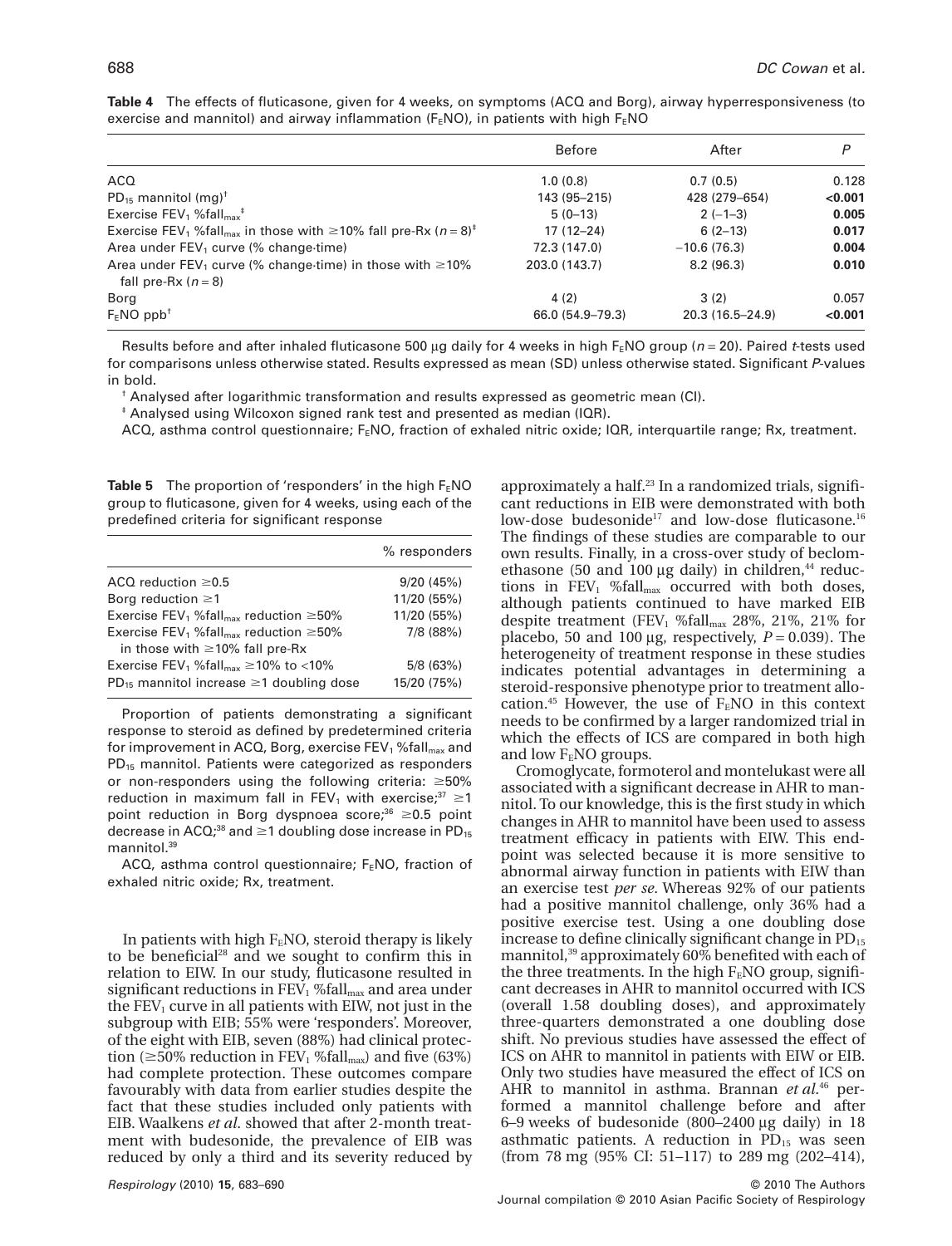*P* < 0.001, 1.89 doubling doses) and all patients had a clinically significant reduction (>0.9 doubling doses) in AHR. In the other study, $47$  17 steroid-naïve asthmatics underwent mannitol challenge at baseline and after 3- and 6-month treatment with budesonide. Mean PD15 was 168 mg (84–335), 512 mg (262–1002) and 606 mg (307–991) at each time point giving calculated shifts of 1.61 and 1.85 doubling doses, respectively. Thus, compared with these previous studies, the magnitude of change in AHR to mannitol in the present study is similar despite the shorter treatment duration.

We used formoterol as one of the non-steroidal treatments, and this treatment was given twice daily for 2 weeks and then acutely just prior to the exercise challenge. Thus our measurements reflect the possibility that tachyphylaxis will have occurred.<sup>48</sup> It is likely that without prior treatment, the benefits of acutely administered formoterol might have been greater. Furthermore, there are concerns that monotherapy with  $\beta$ -agonists may increase airway inflammation and responsiveness.20 The application of our results in clinical practice requires to take these issues into consideration.

We accept that our study has some limitations. Using a single cut-point of 35 ppb for  $F_ENO$  to separate steroid-responsive from steroid-unresponsive groups was based on data obtained from a healthy population.29 Although rational, in fact steroid responsiveness is more likely when  $F<sub>E</sub>NO$  is even higher (>45 ppb<sup>28</sup>), and low  $F<sub>E</sub>NO$  is best defined as <26 ppb.<sup>49</sup> Second, treatment in the low  $F_{E}NO$  group was placeboblinded but not placebo-controlled. However, conclusions can still be drawn about the relative efficacy of the three treatments used in this group. Third, the study design was based on the assumption that EIW patients with low  $F<sub>E</sub>NO$  would have poor response to ICS. This was based on previous data from our group showing that a cut-point of 35 ppb for  $F<sub>E</sub>NO$  had a negative predictive value of 93% for change in AHR with ICS.<sup>28</sup> We accept that a trial of ICS in patients with low  $F<sub>E</sub>NO$  would be required to validate this assumptionmore fully. Finally, the steroid arm of the study was not placebo-controlled, and as such some comparisons cannot be made. Nonetheless, our results with ICS treatment are similar to others in which a placebo was administered.

In conclusion, we have evaluated the management of EIW using a phenotype-based stratification of patients before treatment. With several treatment options available and the absence of clear guidelines, this may assist in the selection of more appropriate therapy and increase the likelihood of a positive outcome. The non-steroidal therapies tested had comparable efficacy for management of EIW in the low  $F<sub>E</sub>NO$  population. Our results with ICS in the high  $F<sub>E</sub>NO$  group were similar to those of other investigations in which patients with EIB have been selected.

# **ACKNOWLEDGEMENTS**

We thank Ms Sarah Featherston for her administrative support, Associate Professor G. Peter Herbison for his statistical advice and Kirsten Simonsen for assistance in blinding of medications. We thank Pharmaxis, Australia for their generous provision of mannitol for the study. Funding support was obtained from the Lottery Grants Board New Zealand and the Asthma and Respiratory Foundation of New Zealand.

## **REFERENCES**

- 1 Henriksen AH, Tveit KH, Holmen TL *et al.* A study of the association between exercise-induced wheeze and exercise versus methacholine-induced bronchoconstriction in adolescents. *Pediatr. Allergy Immunol.* 2002; **13**: 203–8.
- 2 ElHalawani SM, Ly NT, Mahon RT *et al.* Exhaled nitric oxide as a predictor of exercise-induced bronchoconstriction. *Chest* 2003; **124**(2): 639–43.
- 3 Rundell KW, Slee JB. Exercise and other indirect challenges to demonstrate asthma or exercise-induced bronchoconstriction in athletes. *J. Allergy Clin. Immunol.* 2008; **122**: 238–46; quiz 247–8.
- 4 Anderson SD, Argyros GJ, Magnussen H *et al.* Provocation by eucapnic voluntary hyperpnoea to identify exercise induced bronchoconstriction. *Br. J. Sports Med.* 2001; **35**: 344–7.
- 5 Holzer K, Anderson SD, Chan HK *et al.* Mannitol as a challenge test to identify exercise-induced bronchoconstriction in elite athletes. *Am. J. Respir. Crit. Care Med.* 2003; **167**: 534–7.
- 6 Anderson SD, Seale JP, Rozea P *et al.* Inhaled and oral salbutamol in exercise-induced asthma. *Am. Rev. Respir. Dis.* 1976; **114**: 493– 500.
- 7 Woolley M, Anderson SD, Quigley BM. Duration of protective effect of terbutaline sulfate and cromolyn sodium alone and in combination on exercise-induced asthma. *Chest* 1990; **97**(1): 39–45.
- 8 Kemp JP, Dockhorn RJ, Busse WW *et al.* Prolonged effect of inhaled salmeterol against exercise-induced bronchospasm. *Am. J. Respir. Crit. Care Med.* 1994; **150**(6 Pt 1): 1612–15.
- 9 Henriksen JM, Agertoft L, Pedersen S. Protective effect and duration of action of inhaled formoterol and salbutamol on exerciseinduced asthma in children. *J. Allergy Clin. Immunol.* 1992; **89**: 1176–82.
- 10 de Benedictis FM, Tuteri G, Bertotto A *et al.* Comparison of the protective effects of cromolyn sodium and nedocromil sodium in the treatment of exercise-induced asthma in children. *J. Allergy Clin. Immunol.* 1994; **94**: 684–8.
- 11 Tullett WM, Tan KM, Wall RT *et al.* Dose-response effect of sodium cromoglycate pressurised aerosol in exercise induced asthma. *Thorax* 1985; **40**: 41–4.
- 12 Patel KR, Wall RT. Dose-duration effect of sodium cromoglycate aerosol in exercise-induced asthma. *Eur. J. Respir. Dis.* 1986; **69**: 256–60.
- 13 Leff JA, Busse WW, Pearlman D *et al.* Montelukast, a leukotrienereceptor antagonist, for the treatment of mild asthma and exercise-induced bronchoconstriction. *N. Engl. J. Med.* 1998; **339**: 147–52.
- 14 Kim JH, Lee SY, Kim HB *et al.* Prolonged effect of montelukast in asthmatic children with exercise-induced bronchoconstriction. *Pediatr. Pulmonol.* 2005; **39**: 162–6.
- 15 Vathenen AS, Knox AJ, Wisniewski A *et al.* Effect of inhaled budesonide on bronchial reactivity to histamine, exercise, and eucapnic dry air hyperventilation in patients with asthma. *Thorax* 1991; **46**: 811–16.
- 16 Hofstra WB, Neijens HJ, Duiverman EJ *et al.* Dose-responses over time to inhaled fluticasone propionate treatment of exerciseand methacholine-induced bronchoconstriction in children with asthma. *Pediatr. Pulmonol.* 2000; **29**: 415–23.
- 17 Jonasson G, Carlsen KH, Hultquist C. Low-dose budesonide improves exercise-induced bronchospasm in schoolchildren. *Pediatr. Allergy Immunol.* 2000; **11**: 120–5.